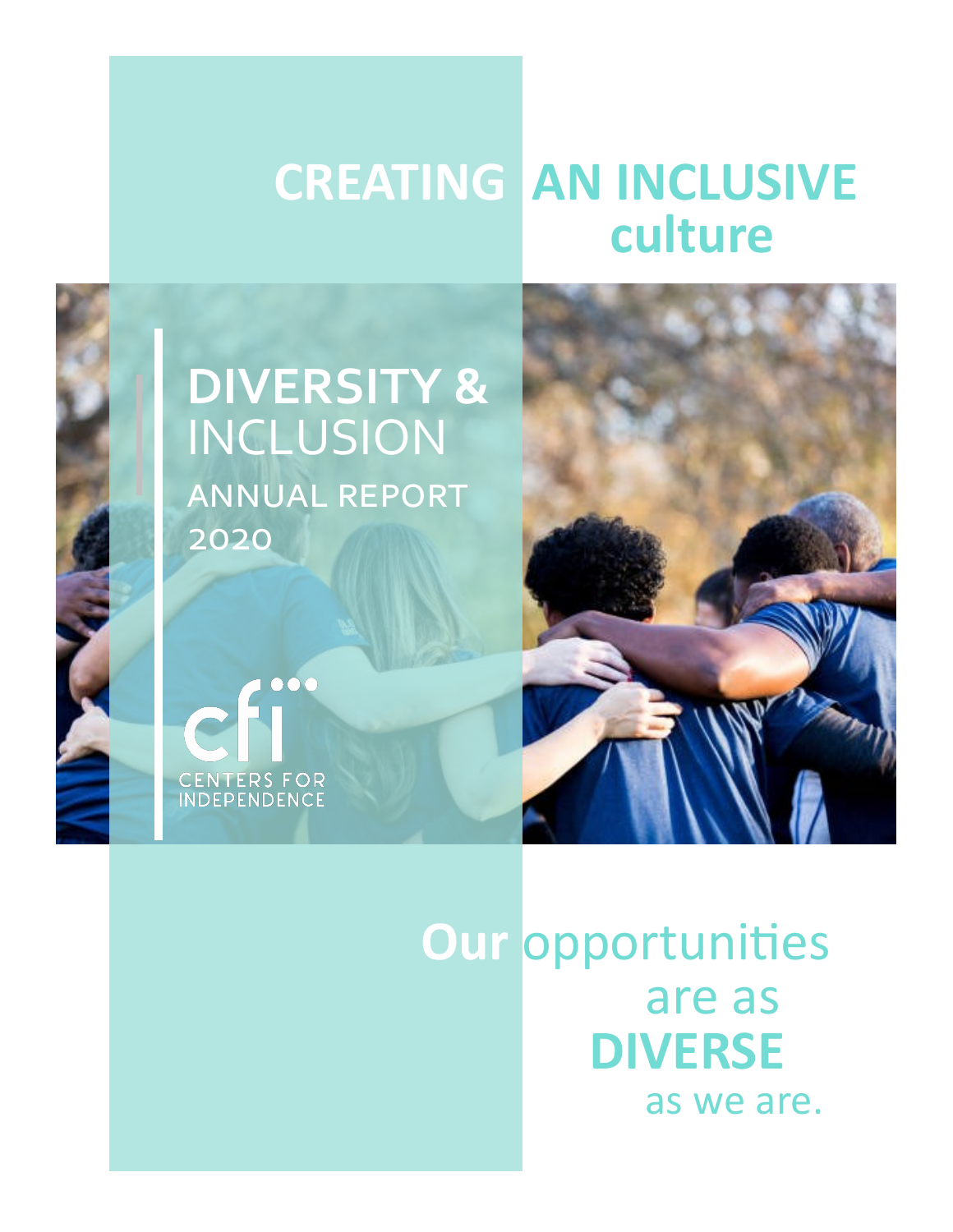## **WELCOME**

### **AL HILL** SENIOR DIRECTOR **DIVERSITY & CULTURAL COMPETENCE**



The role that diversity plays in CFI's mission to advance total health is crucial to the agency and the communities we serve.

Diversity brings together people of different races, cultures, genders, ages, sexual orientation, religious beliefs and socioeconomic status.

It teaches us empathy, helps us understand others and breaks down barriers -- all essential in building an inclusive culture.

CFI's Office of Diversity, through its cultural experiences, employee resource groups and willingness to confront and address uncomfortable truths, helps break down those barriers in our workplace.

We had to confront many of those truths this past year. Our country's civil activities challenged many of our perspectives as the Black Lives Matter movement brought to the forefront unjustified police killings, systemic racism, social injustice and other long-standing disparities highlighted through community protests.

I encourage all of our employees, clients and stakeholders to continue the open dialogues that we have started with each other. This will help us to become a more culturally competent organization, as well as enhance the quality of care to our clients.

## **STATEMENT OF** COMMITMENT

CFI joins the voices of outrage demanding justice and peace in our workplace, in our neighborhoods and our communities.

Systemic oppression is wrong, and we are committed to advancing social and racial justice. We believe that Black Lives Matter, and we will continue to advocate for a more inclusive and equitable community. We believe that our values of Understanding **PEOPLE**, **LEADING** Success, and Working **TOGETHER** go beyond our business practices and are paramount to a just society.

CFI has a time-honored commitment to diversity and inclusion. We will continue our efforts to listen, learn, lead, improve our cultural competence, and partner with the people we serve as well as advocate for communities in which we live and work.

We look forward to fostering change and being part of solutions toward building more healthy and hopeful communities of the future.

### **SUPPORTING** SOCIAL JUSTICE

CFI's mission, vision and values gave us voice during last year's defining moments, and we expressed our ongoing fidelity to equity and social justice through our Statement of Commitment and by creating opportunities for employees to openly and safety discuss the racial unrest and its impact.

#### **ALONZO KELLY EXECUTIVE COACH KELLY LEADERSHIP GROUP**

Diversity and **Inclusion Through** the Lens of our Learned **Experience** 



*An educational experience on* 

*how to intentionally create authentic relationships across cultures* 

#### **TERRI HOWARD SENIOR DIRECTOR FEI WORKFORCE RESILIENCE**

What's Going On? A Guided **Discussion** 

*An open discussion about the racial unrest of the past year and its impact*

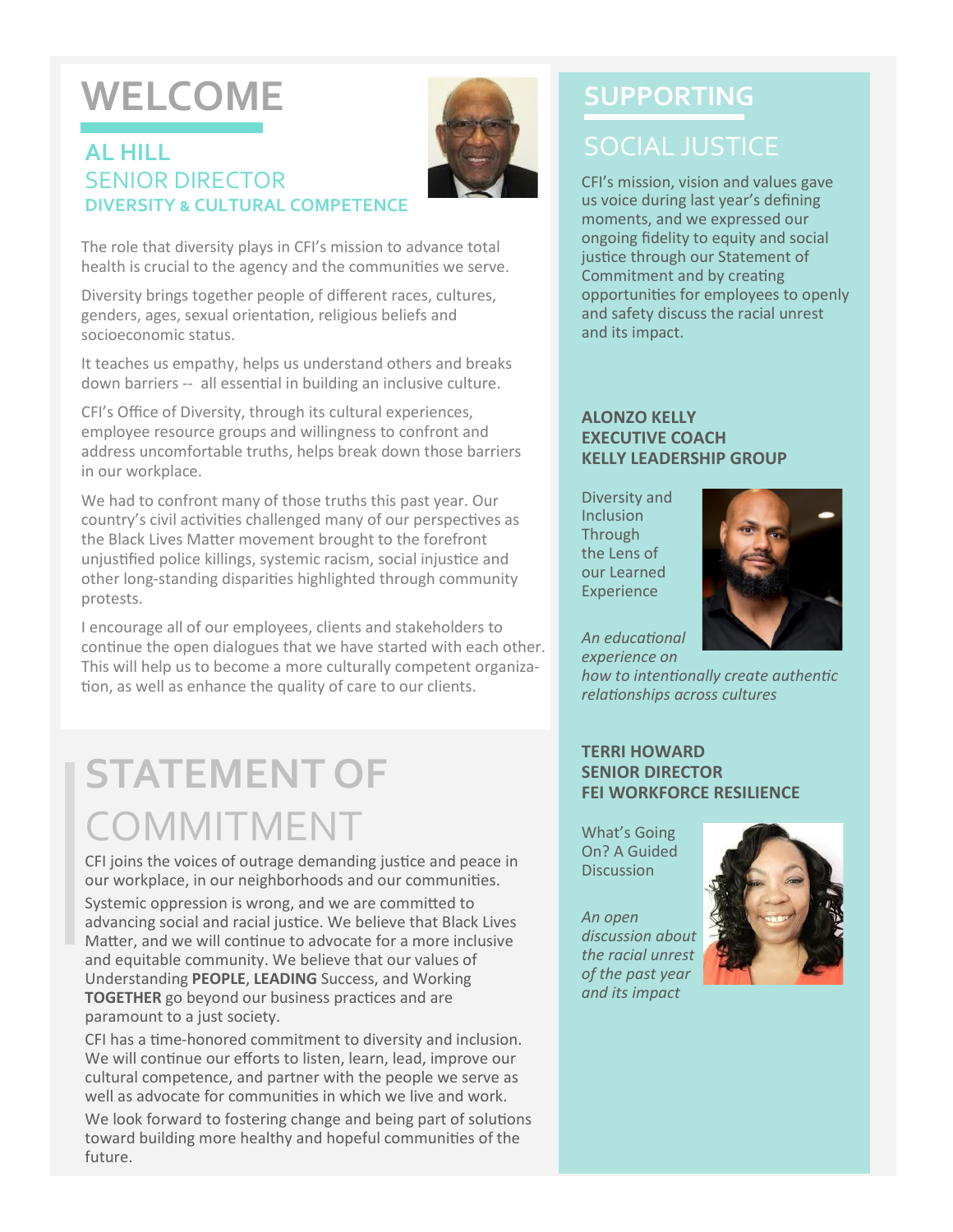## **EMPLOYEE**  RESOURCE GROUPS



Our employee resource groups offer mentorship, leadership-development and networking opportunities.

- The Parenting and Caregiving Together (PACT) led efforts in providing self-care information during the pandemic
- The Network of African American Colleagues (NAC) led programming for Black History Month and Martin Luther King Jr. Day programming.

## **WORKFORCE** WELLNESS

Maintaining a culture of wellbeing for our employees is critical to our success. The pandemic emphasized the importance of having flexible schedules and support programs during challenging times. CFI provides:

- A free monthly grief support group for employees
- An innovative wellness program that adapted to provide remote activities and services
- Financial wellness counseling services
- Personal coping and self-care sessions from representatives from our employee assistance program

Most offerings are remote and recorded as well to fit every schedule.

## **WORKFORCE** REPRESENTATION

CFI is proud of its reputation for retaining and recruiting a diverse workforce.



#### **MEDIAN AGE OF EMPLOYEE: 40**

**EMPLOYEE AGE RANGE: 18-88**

CFI joined the 100-plus Milwaukee area organizations that signed the Region of Choice Initiative's pledge to increase the hiring and promotion of minorities.

The Metropolitan Milwaukee Association of Commerce initiative, launched in 2019, calls for a 15% increase in overall employment of African Americans and Hispanics, and a 25% increase in the number of management employees from those groups by 2025.This result would increase the percentage from 3.8% to 4.8% of total management positions.

CFI is also part of a 31-member CEO Leadership Coalition whose purpose is to dismantle structural racism.